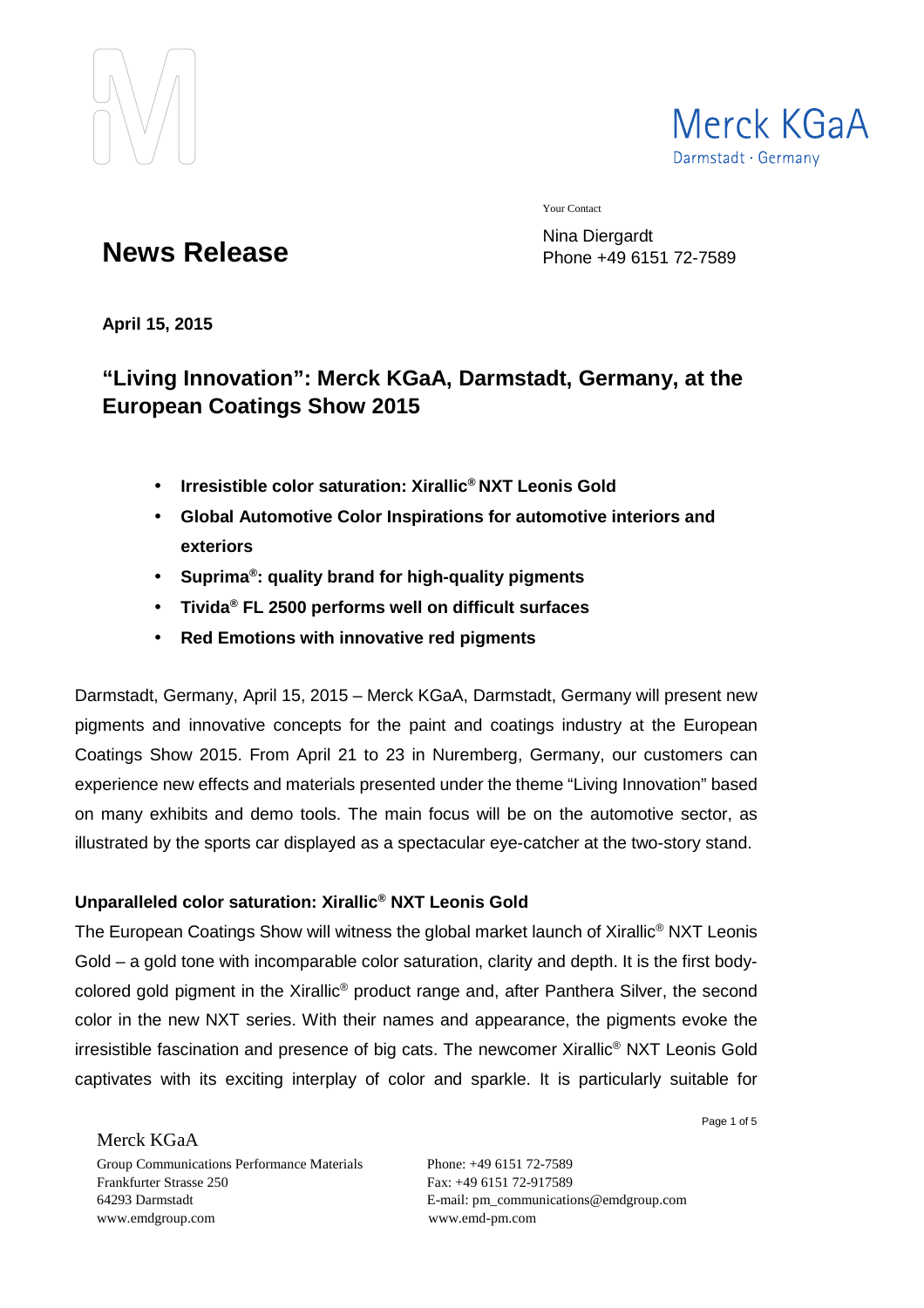



automotive coatings in brown, orange, green or black tones. The second effect pigment of the new generation also lends that certain something to plastics, wood or leather products as well as to architectural applications. At the European Coatings Show, we will show the fascinating effect not only of this pigment innovation, but also of Xirallic® NXT Panthera Silver, which was used to coat the oak floor spanning the entire stand. Visitors will also be given a look into the future: Xirallic® NXT Tigris Blue, the third pigment in the NXT series, is expected to be launched in autumn.

#### **A look into the automotive future**

Which color trends will drivers of tomorrow prefer? Our experts for the future see five trends for automotive exteriors: The circle, the curve, the square, the line and the heart could adorn the more attractively designed car. They highlight the driver and display character with strong colors and balanced effect coatings in a world of stylish beauty in which customers favor a more elegant, sophisticated exterior appearance of a surface effect.

With the coatings experts from Mankiewicz Gebr. & Co., we have looked into the crystal ball and developed inspirations for future color trends of the interior: the Global Color Inspirations for automotive interiors. The themes "Jumble", "Offline" and "Seriously?" show how matte to high-gloss finishes or soft-touch paints with and without effects with the Meoxal®, Xirallic®, Colorstream® and Iriodin® color palettes create pleasant spaces for drivers and passengers to retreat.

#### **Suprima® : pigment quality in a new dimension**

Suprima<sup>®</sup> is the new, innovative quality brand from Merck KGaA, Darmstadt, Germany. With its products, it offers a new quality concept in the documentation of pigments for high-quality coatings. Especially the automotive industry benefits from the comprehensive dossier for selected pigments: A wealth of product-specific data, regulatory information and certificates in a compact form offer customers optimal support in the use of our pigments. The dossier also contains data that have not been previously disclosed to customers. Suprima<sup>®</sup> sets new quality standards in the coatings industry.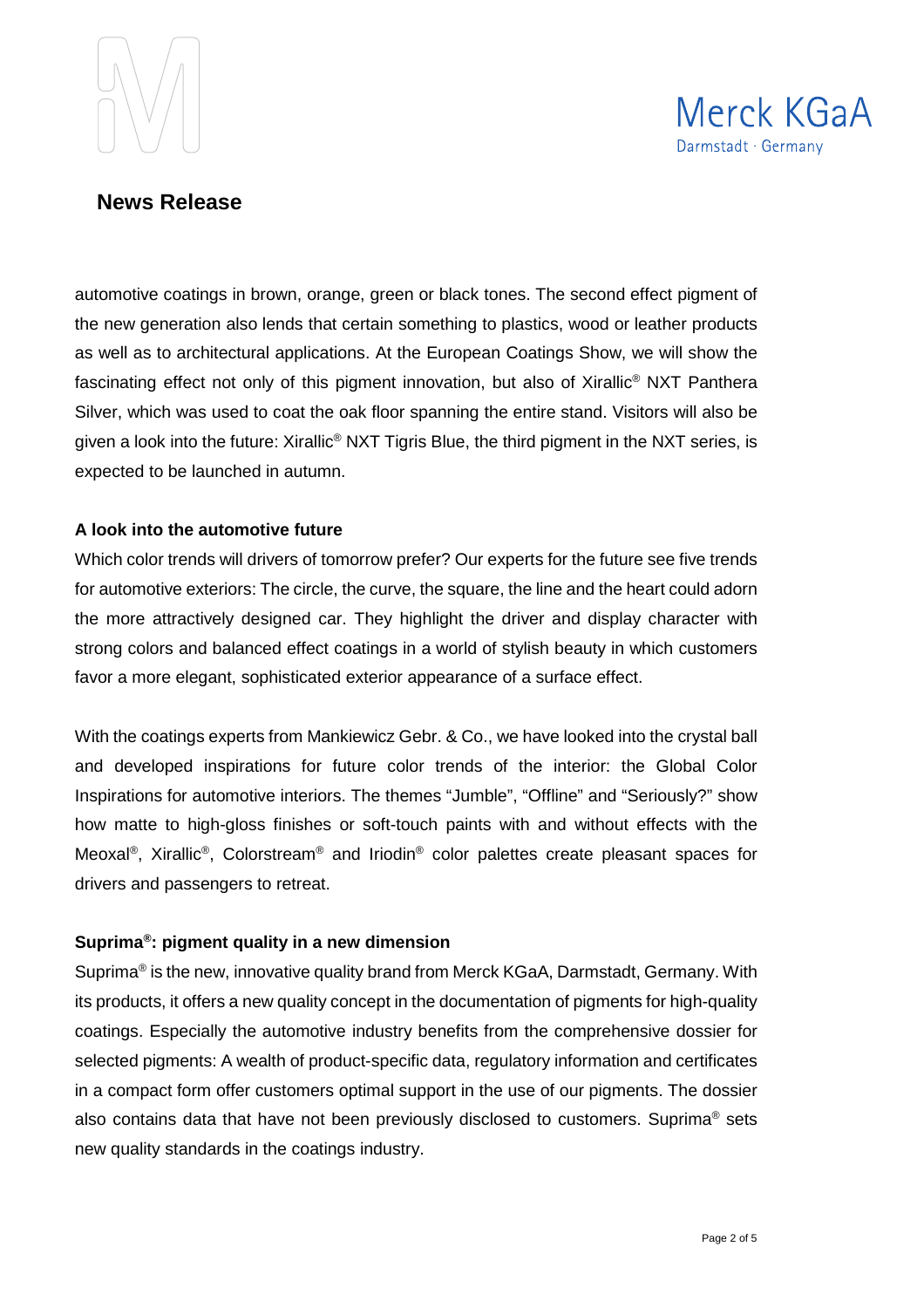



#### **Tivida® FL launch**

Tivida® FL products are the innovative fluorosurfactants from Merck KGaA, Darmstadt, Germany – and the proof that environmental compatibility and effectiveness are not mutually exclusive. Thanks to their short-chain, branched structure, they do not accumulate in humans or animals and yet are just as effective as their banned, long-chain predecessors. At the European Coatings Show, we will present the latest addition to the product range: Tivida<sup>®</sup> FL 2500 for water- and solvent-born coating systems. It reduces the surface tension to extremely low values and performs at its best on problematic hard-to-wet surfaces. Even the lowest application concentrations remedy wetting and flow problems very efficiently.

### **Untouchable beautiful coatings with polysilazanes**

Two new product groups of functional additives for the coatings industry are the ideal complement to the our program for permanently attractive and resistant surfaces: Durazane™ and tutoProm™ were added to the portfolio as part of the integration of AZ Electronic Materials. The organic and inorganic polymers marketed under the Durazane™ brand name are used in coating systems. The tutoProm™ coatings are ready-to-use coating formulations for very smooth surfaces. After curing, the organic and inorganic polysilazane polymers form a planarizing and highly impermeable glass-like layer only a few micrometers thick. The layer provides two benefits: It protects against graffiti, corrosion and scratches and freshens up older, weathered coatings. At the European Coatings Show, we will demonstrate how the new additions Durazane™ and tutoProm™ protect and significantly enhance a wide variety of surfaces.

#### **Pure emotion: bright red**

Red is the color of passion and a vibrant life. Red catches the eye and makes the difference. The latest effect pigments, Meoxal® Atacama Red and Colorstream® Lava Red, complete the toolbox of our red tones. With its color-intensive brilliance, Meoxal® Atacama Red is reminiscent of the Chilean desert in the rain shadow of the Andes Mountains. Colorstream® Lava Red does justice to its volcanic name and surprises with its striking energetic color and unfathomably intense luster. The overall Red Emotions concept is dedicated to this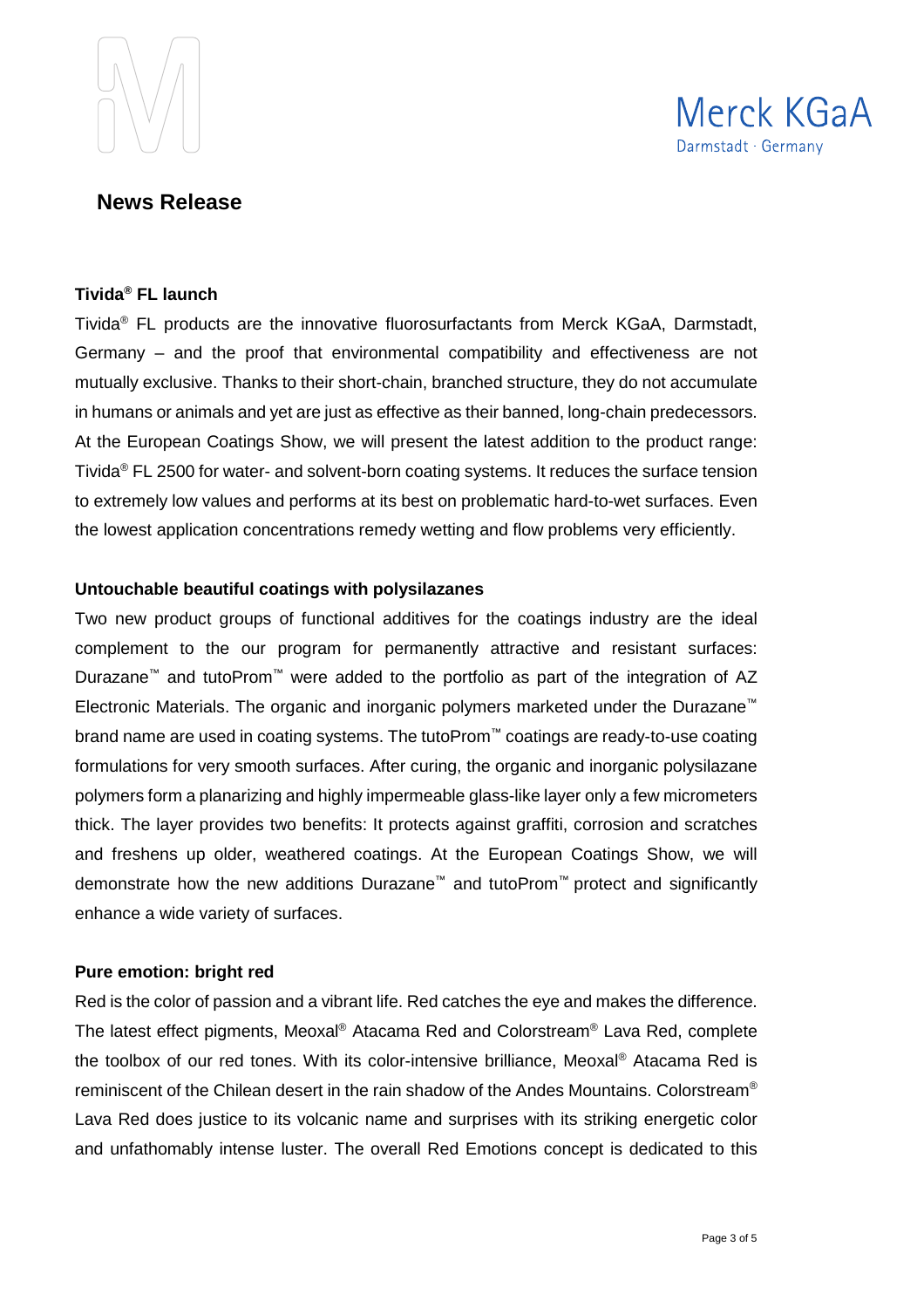



fascinating color in particular: It describes how meaning and shades change over the course of a lifetime.

### **"Living Innovation" live**

All theory is gray – customers who visit our stand at the European Coatings Show 2015 can see for themselves the effect of many innovations and tools. The centerpiece of the presentation is a BMW i8 in elegant Sophisto Grey brilliant effect; the coating's luster is based on Xirallic® Crystal Silver. In addition to the elegant wood floor, which obtains its impressive appearance from Xirallic® NXT Panthera Silver, facade panels also demonstrate the irresistible effect of the new Xirallic® NXT series: The panels are powder-coated with Xirallic<sup>®</sup> NXT Leonis Gold and Xirallic<sup>®</sup> NXT Panthera Silver. "Living Innovation – live".

Visitors to the European Coatings Show 2015 in Nuremberg from April 21 to 23, 2015, will find us in **Hall 1 at Stand 1-614.**

In addition, visitors interested in learning more can attend the following presentations held by Merck KGaA, Darmstadt, Germany:

- Branched Short-Chain Fluorosurfactants // Dr. Reiner Friedrich, Merck KGaA, Darmstadt, Germany // April 20, 2015 // 10:30 – 11:00 a.m. (European Coatings Congress)
- What is Necessary to Know About Pigments and Coatings to Compose a 'Sparkling' Visual Texture // Dr. Kirsten Fritsche, Merck KGaA, Darmstadt, Germany // April 20, 2015 // 11:00 – 11:30 a.m. (European Coatings Congress)
- Color Trends // Trend scout Filip Roscam // April 21, 2015 // 2:30 3:30 p.m. (Merck KGaA, Darmstadt, Germany, Stand, VIP room)
- Color Trends // Trend scout Filip Roscam // April 22, 2015 // 10:30 11:30 a.m. (Merck KGaA, Darmstadt, Germany, Stand, VIP room)
- Tivida<sup>®</sup> FL Branched Fluorosurfactants for Improved Balance of Performance and Environmental Impact // Elisabeth Höner, Merck KGaA, Darmstadt, Germany // April